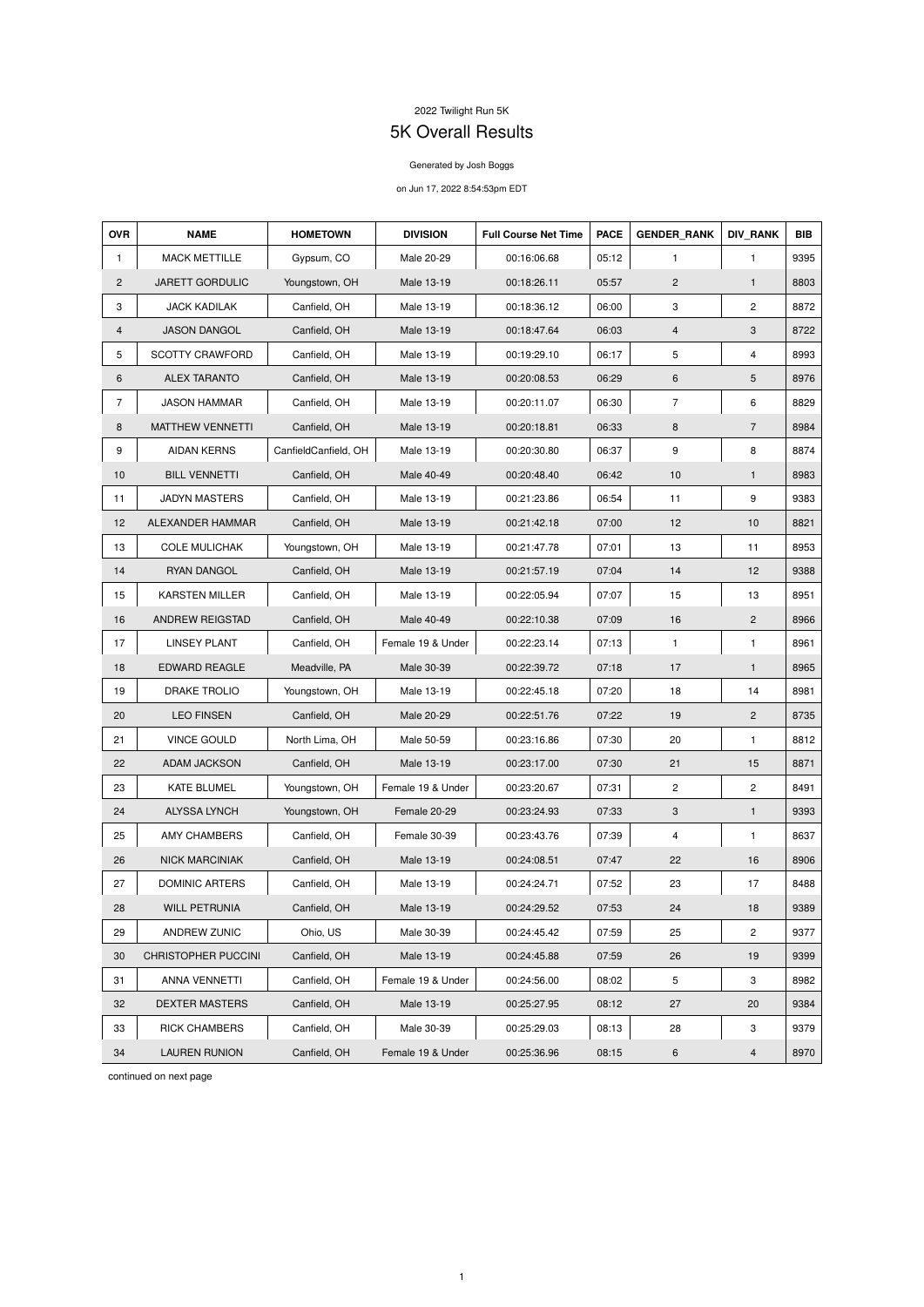continued from previous page

| <b>OVR</b> | <b>NAME</b>              | <b>HOMETOWN</b> | <b>DIVISION</b>   | <b>Full Course Net Time</b> | <b>PACE</b> | <b>GENDER RANK</b> | <b>DIV RANK</b> | <b>BIB</b> |
|------------|--------------------------|-----------------|-------------------|-----------------------------|-------------|--------------------|-----------------|------------|
| 35         | <b>MASON PAYNE</b>       | Canfield, OH    | Male 13-19        | 00:25:49.49                 | 08:19       | 29                 | 21              | 8959       |
| 36         | <b>SABRINA BASKETT</b>   | Canfield, OH    | Female 19 & Under | 00:25:50.34                 | 08:20       | $\overline{7}$     | 5               | 8490       |
| 37         | <b>BECCA WALSH</b>       | Youngstown, OH  | Female 19 & Under | 00:25:55.56                 | 08:21       | 8                  | 6               | 8986       |
| 38         | <b>TODD HEITZ</b>        | Shadyside, OH   | Male 40-49        | 00:25:58.50                 | 08:22       | 30                 | 3               | 9397       |
| 39         | <b>LILY NELSON</b>       | Canfield, OH    | Female 19 & Under | 00:26:19.96                 | 08:29       | 9                  | $\overline{7}$  | 8956       |
| 40         | <b>HARRISON MILLER</b>   | Canfield, OH    | Male 13-19        | 00:26:23.66                 | 08:30       | 31                 | 22              | 8950       |
| 41         | <b>ALLISON FARLEY</b>    | Canfield, OH    | Female 19 & Under | 00:26:25.47                 | 08:31       | 10                 | 8               | 8725       |
| 42         | <b>CHASE CUFFLE</b>      | Canfield, OH    | Male 12 & Under   | 00:26:33.38                 | 08:33       | 32                 | $\mathbf{1}$    | 8705       |
| 43         | <b>MAZIN ATWAY</b>       | Canfield, OH    | Male 12 & Under   | 00:26:33.51                 | 08:33       | 33                 | 2               | 8489       |
| 44         | <b>TOM TARANTO</b>       | Canfield, OH    | Male 40-49        | 00:27:15.43                 | 08:47       | 34                 | $\overline{4}$  | 8978       |
| 45         | <b>GRACE GERSHKOWITZ</b> | Canfield, OH    | Female 19 & Under | 00:27:17.20                 | 08:47       | 11                 | 9               | 8801       |
| 46         | <b>BETHANY KOENIG</b>    | Canfield, OH    | Female 30-39      | 00:27:21.49                 | 08:49       | 12                 | $\mathbf{2}$    | 8883       |
| 47         | STEPHANIE TARANTO        | Canfield, OH    | Female 40-49      | 00:27:21.54                 | 08:49       | 13                 | $\mathbf{1}$    | 8977       |
| 48         | <b>CARINA GAMBERALE</b>  | Canfield, OH    | Male 12 & Under   | 00:27:32.50                 | 08:52       | 35                 | 3               | 8757       |
| 49         | <b>KATELYN MCQUISTON</b> | Youngstown, OH  | Female 30-39      | 00:27:33.75                 | 08:53       | 14                 | 3               | 8949       |
| 50         | EMELINA PAPPALANDO       | Canfield, OH    | Female 19 & Under | 00:27:41.47                 | 08:55       | 15                 | 10              | 8958       |
| 51         | <b>SARAH HOWE</b>        | Youngstown, OH  | Female 40-49      | 00:27:43.50                 | 08:56       | 16                 | 2               | 8869       |
| 52         | <b>JASON KAMERER</b>     | Youngstown, OH  | Male 30-39        | 00:27:59.09                 | 09:01       | 36                 | 4               | 8873       |
| 53         | <b>JACOB MARCINIAK</b>   | Canfield, OH    | Male 12 & Under   | 00:28:04.23                 | 09:03       | 37                 | 4               | 8898       |
| 54         | SONIA ALFELD             | Canfield, OH    | Female 40-49      | 00:28:06.83                 | 09:03       | 17                 | 3               | 8468       |
| 55         | RENEE BODDEN             | Canfield, OH    | Female 60 & Up    | 00:28:15.30                 | 09:06       | 18                 | 1               | 8492       |
| 56         | MICHAEL RUHL             | Canfield, OH    | Male 30-39        | 00:28:39.89                 | 09:14       | 38                 | 5               | 9381       |
| 57         | <b>JESSICA CHANEY</b>    | Hubbard, OH     | Female 20-29      | 00:28:53.46                 | 09:18       | 19                 | 2               | 8655       |
| 58         | <b>JOSH RUNION</b>       | Canfield, OH    | Male 13-19        | 00:28:56.48                 | 09:19       | 39                 | 23              | 8969       |
| 59         | NICOLE HEITZ             | Shadyside, OH   | Female 30-39      | 00:29:08.23                 | 09:23       | 20                 | 4               | 9398       |
| 60         | ANNA LUONGO              | Canfield, OH    | Female 20-29      | 00:29:21.73                 | 09:28       | 21                 | 3               | 8990       |
| 61         | <b>STEPHEN KOSTIK</b>    | Struthers, OH   | Male 30-39        | 00:29:28.91                 | 09:30       | 40                 | 6               | 8884       |
| 62         | AJ HELMICK               | Canfield, OH    | Male 13-19        | 00:29:34.64                 | 09:32       | 41                 | 24              | 9380       |
| 63         | <b>GIANNA GAMBERALE</b>  | Canfield, OH    | Female 19 & Under | 00:30:07.71                 | 09:42       | 22                 | 11              | 8770       |
| 64         | <b>KARA CRAWFORD</b>     | Canfield, OH    | Female 19 & Under | 00:30:08.28                 | 09:43       | 23                 | 12              | 8994       |
| 65         | <b>LAURA HARRINGTON</b>  | Canfield, OH    | Female 50-59      | 00:30:08.57                 | 09:43       | 24                 | $\mathbf{1}$    | 8833       |
| 66         | <b>THOMAS ZARBAUGH</b>   | Canfield, OH    | Male 50-59        | 00:30:19.28                 | 09:46       | 42                 | $\overline{c}$  | 8989       |
| 67         | <b>MARK KUJALA</b>       | Hubbard, OH     | Male 50-59        | 00:30:38.54                 | 09:52       | 43                 | 3               | 9386       |
| 68         | <b>AARON FERGUSON</b>    | Canfield, OH    | Male 13-19        | 00:30:53.81                 | 09:57       | 44                 | 25              | 8726       |
| 69         | <b>ANTHONY ZOCCALI</b>   | Canfield, OH    | Male 13-19        | 00:30:54.10                 | 09:57       | 45                 | 26              | 9394       |
| 70         | <b>JORDAN HELMICK</b>    | Canfield, OH    | Female 19 & Under | 00:30:55.03                 | 09:58       | 25                 | 13              | 8849       |
| 71         | <b>KIM DANGOL</b>        | Canfield, OH    | Female 40-49      | 00:31:19.03                 | 10:05       | 26                 | 4               | 8723       |
| 72         | <b>TIM HARRINGTON</b>    | Canfield, OH    | Male 50-59        | 00:31:32.40                 | 10:10       | 46                 | 4               | 8834       |
| 73         | MARYCATHERINE HORNE      | Canfield, OH    | Female 20-29      | 00:31:33.54                 | 10:10       | 27                 | 4               | 8866       |
| 74         | <b>VICTOR MASTERS</b>    | Canfield, OH    | Male 40-49        | 00:31:34.50                 | 10:10       | 47                 | 5               | 9382       |
| 75         | <b>DAN SAHLI</b>         | Youngstown, OH  | Male 60 & Up      | 00:31:45.34                 | 10:14       | 48                 | $\mathbf{1}$    | 9391       |

continued on next page